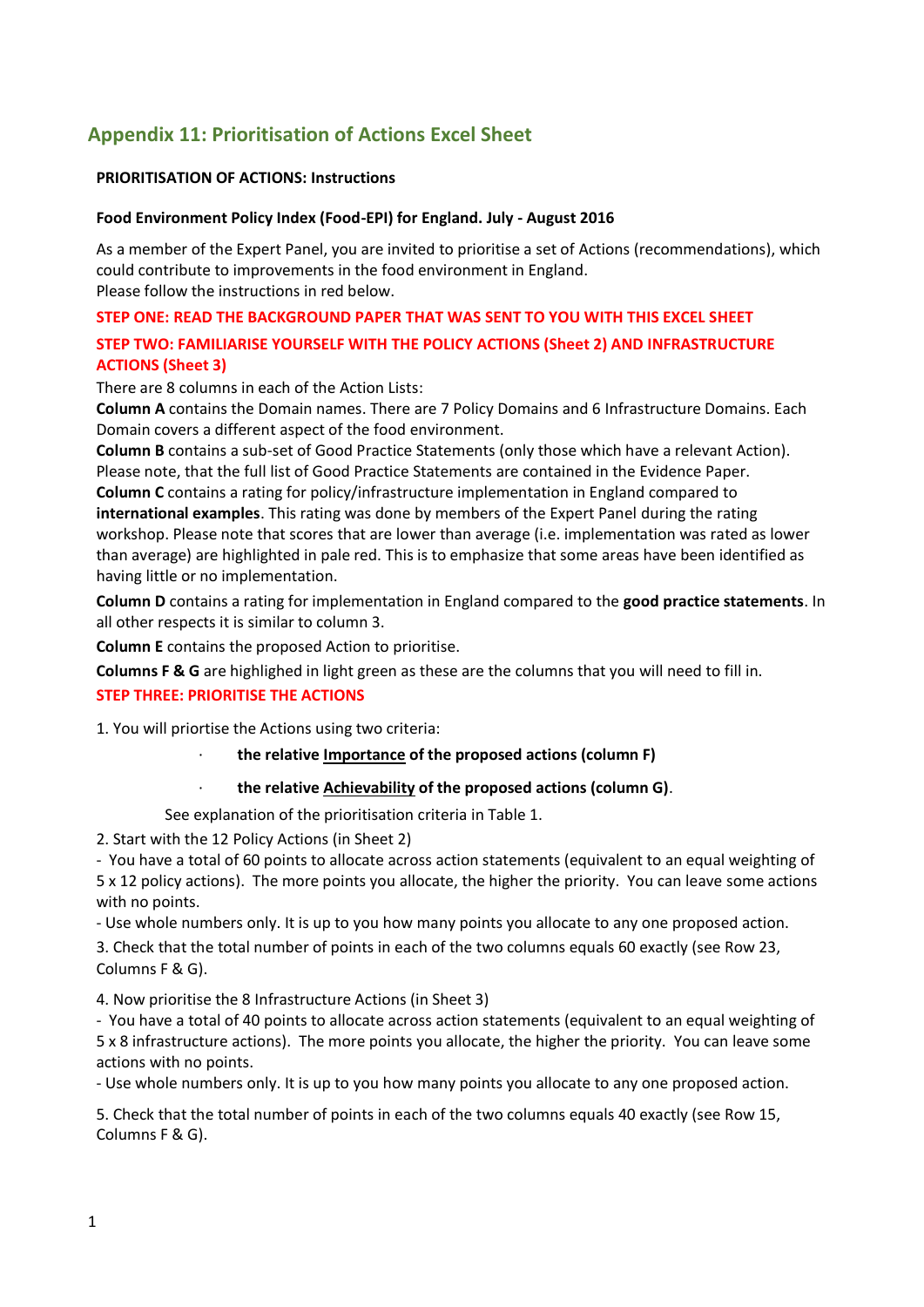**Note:** The prioritisation results will indicate which actions are the most important and the most achievable for government to implement. The more points you allocate to an action the more important and achievable you consider it is for improving food environments, relative to the other actions in the list.

#### **STEP FOUR: WEIGHT IMPORTANCE AND ACHIEVABILITY**

The two Importance and Achievability scores need to be combined to make one score.

1. Do you think Importance and Achievability criteria should be weighted the same or differently when these scores are combined? (At the moment they are weighted equally at 50:50, but you may feel that they warrant different weightings)

2. Change the percentage weight out of 100 if you think that Importance versus Achievability criteria should be weighted by anything other than 50:50

- a. at the bottom of the Policy Actions sheet (Row 27, Columns F & G)
- b. at the bottom of the Infrastructure Actions sheet (Row 19, Columns F & G)

#### **STEP FIVE: PLEASE COMPLETE THE BRIEF EVALUATION FORM ON SHEET 4**

This focusses on the Food EPI rating workshop held at Westminster University, 26th May 2016

#### **STEP SIX: SAVE THE FILE AND RETURN**

Please remember to save the file when you have completed the allocations.

- Use the following convention to save your file yy mm dd (INSERT YOUR NAME)

| Importance                    |                                                                                                              | <b>Achievability</b> |                                                                                                                |
|-------------------------------|--------------------------------------------------------------------------------------------------------------|----------------------|----------------------------------------------------------------------------------------------------------------|
| <b>covers:</b>                |                                                                                                              | covers:              |                                                                                                                |
| <b>Need</b>                   | Size of the implementation gap                                                                               | Feasibility          | How easy or hard the action is to implement                                                                    |
| <b>Impact</b>                 | Effectiveness of the action on improving food<br>environments and diets (including reach and<br>effect size) | <b>Acceptability</b> | The level of support from key stakeholders<br>including government, the public, public health,<br>and industry |
| <b>Equity</b>                 | Progressive / regressive effects on reducing<br>food/diet-related health inequalities                        | <b>Affordability</b> | The cost of implementing the action                                                                            |
| <b>Other positive effects</b> | For example on protecting rights of children<br>and consumers                                                | <b>Efficiency</b>    | The cost-effectiveness of the action                                                                           |
| <b>Other negative effects</b> | For example regressive effects on household<br>income, infringement of personal liberties                    |                      |                                                                                                                |
|                               |                                                                                                              |                      |                                                                                                                |

## **Table 1: Prioritisation criteria**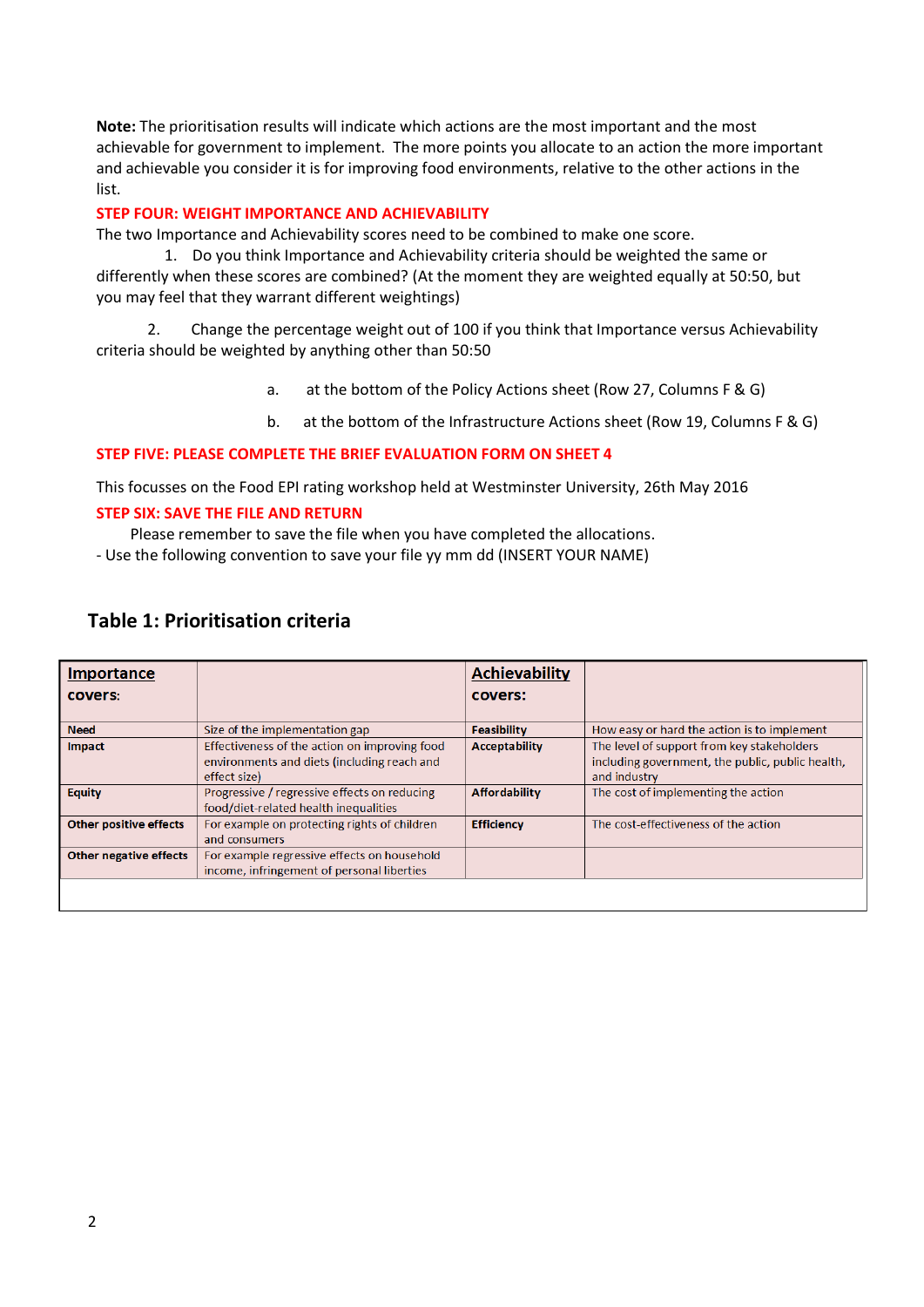| <b>POLICY</b>       |                                                                                                                                                                                                                                                                                                                                                                                                  |                                                                                |                                                                                  |                                                                                                                                                                                                                 |                                            |                                                                 |
|---------------------|--------------------------------------------------------------------------------------------------------------------------------------------------------------------------------------------------------------------------------------------------------------------------------------------------------------------------------------------------------------------------------------------------|--------------------------------------------------------------------------------|----------------------------------------------------------------------------------|-----------------------------------------------------------------------------------------------------------------------------------------------------------------------------------------------------------------|--------------------------------------------|-----------------------------------------------------------------|
| <b>DOMAIN</b>       | <b>GOOD PRACTICE STATEMENT</b>                                                                                                                                                                                                                                                                                                                                                                   | <b>RATING</b><br>of implementation<br>against International<br><b>Examples</b> | <b>RATING</b><br>of implementation<br>against Good Practice<br><b>Statements</b> | <b>PROPOSED ACTIONS</b><br><b>TO PRIORITISE</b>                                                                                                                                                                 | <b>RATE</b><br><b>Importance of Action</b> | <b>RATE</b><br><b>Achievability of</b><br><b>Action</b>         |
|                     | Note: includes only those statements with a proposed<br>policy action for prioritisation                                                                                                                                                                                                                                                                                                         | Derived from workshop<br>ratings                                               | Derived from workshop<br>ratings                                                 | You are prioritising the following<br>statements according to their:<br>Importance (60 points available)<br>Achievability (60 points available)                                                                 | <b>column</b>                              | Allocate 60 points in this Allocate 60 points in this<br>column |
|                     | 1.1: Food composition targets/standards have<br>been established for processed foods by the<br>government for the content of the nutrients of<br>concern in certain foods or food groups if they<br>are major contributors to population intakes of<br>these nutrients of concern (trans fats and added<br>sugars in processed foods, salt in bread, saturated<br>fat in commercial frying fats) | 3.3                                                                            | 2.1                                                                              | Government to introduce composition<br>standards for processed foods and                                                                                                                                        |                                            |                                                                 |
| 1. Food Composition | 1.2: Food composition targets/standards have<br>been established for out-of-home meals in food<br>service outlets by the government for the content<br>of the nutrients of concern in certain foods or<br>food groups if they are major contributors to<br>population intakes of these nutrients of concern<br>(trans fats, added sugars, salt, saturated fat)                                   | and salt.<br>2.1<br>1.2                                                        | dishes sold through food service in<br>relation to free sugar, saturated fat     | Enter number here                                                                                                                                                                                               | Enter number here                          |                                                                 |
|                     | 2.2: Robust, evidence-based regulatory systems<br>are in place for approving/reviewing claims on<br>foods, so that consumers are protected against<br>unsubstantiated and misleading nutrition and<br>health claims                                                                                                                                                                              | 3.1                                                                            | 2.3                                                                              | Government continues to argue that<br>the European Commission should<br>develop a nutrient profile model for<br>regulating nutrition and health claims<br>within two years.                                     | Enter number here                          | Enter number here                                               |
| 2. Food Labelling   | 2.3: A single, consistent, interpretive, evidence-<br>informed front-of-pack supplementary nutrition<br>information system, which readily allows<br>consumers to assess a product's healthiness, is<br>applied to all packaged foods                                                                                                                                                             | 3.4                                                                            | 2.7                                                                              | Government argues for an<br>amendment to the European Union's<br><b>Food Information to Consumers</b><br>Regulation to enable added sugar<br>labelling on front-of-pack<br>supplementary nutrition information. | Enter number here                          | Enter number here                                               |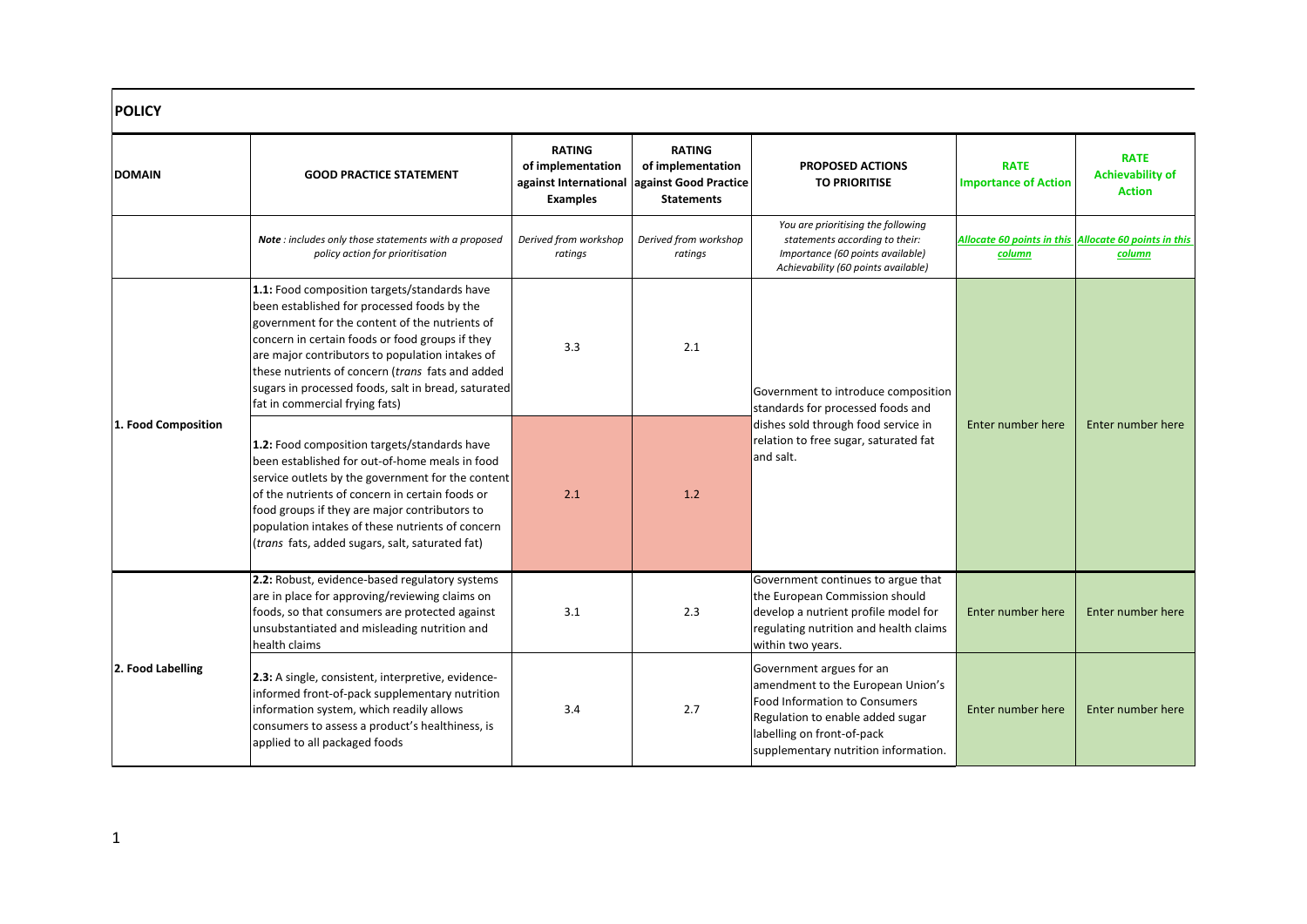|                   | 3.1: Effective policies are implemented by the<br>government to restrict exposure and power of<br>promotion of unhealthy foods to children<br>through broadcast media (TV, radio)                                                                                                                                           | 2.9 | 2.1 | Government to significantly reduce<br>the exposure of children under the age<br>of 16 years to the promotion of HFSS<br>food and drink by removing such<br>promotion from: a) broadcast media                                                                                    |                   |                   |
|-------------------|-----------------------------------------------------------------------------------------------------------------------------------------------------------------------------------------------------------------------------------------------------------------------------------------------------------------------------|-----|-----|----------------------------------------------------------------------------------------------------------------------------------------------------------------------------------------------------------------------------------------------------------------------------------|-------------------|-------------------|
| 3. Food Promotion | 3.2: Effective policies are implemented by the<br>government to restrict exposure and power of<br>promotion of unhealthy foods to children<br>through non-broadcast media (e.g. Internet,<br>social media, food packaging, sponsorship,<br>outdoor advertising including around schools)                                    | 1.8 | 1.3 | before 9pm; b) all non-broadcast<br>media (including digital) which have<br>an above average child audience; and<br>c) the sponsorship of cultural and<br>sporting events which appeal to<br>children. <sup>1</sup>                                                              | Enter number here | Enter number here |
|                   | 3.3: Effective policies are implemented by the<br>government to ensure that unhealthy foods are<br>not commercially promoted to children in<br>settings where children gather (e.g. preschools,<br>schools, sport and cultural events)                                                                                      | 1.6 | 1.3 |                                                                                                                                                                                                                                                                                  |                   |                   |
| 4. Food Prices    | 4.2: Taxes or levies on unhealthy foods (e.g. sugar-<br>sweetened beverages, foods high in nutrients of<br>concern) are in place and increase the retail<br>prices of these foods by at least 10% to<br>discourage unhealthy food choices where<br>possible, and these taxes are reinvested to<br>improve population health | 2.1 | 1.5 | Government to implement the levy on<br>sugary drinks by April 2018 and<br>redesign the levy as a sales tax to<br>ensure that the intervention provides<br>a clear price differential at point of<br>sale to promote a reduction in<br>consumption of sugary drinks. <sup>2</sup> | Enter number here | Enter number here |
|                   | 4.4: The government ensures that food-related<br>income support programs are for healthy foods                                                                                                                                                                                                                              | 3.2 | 2.1 | Government to ensure that existing<br>income-support programmes, such as<br>Universal Credit and related<br>precursors, provide adequate levels of<br>financial support to cover the costs of<br>living, including the cost of purchasing<br>nutrient-rich diets.                | Enter number here | Enter number here |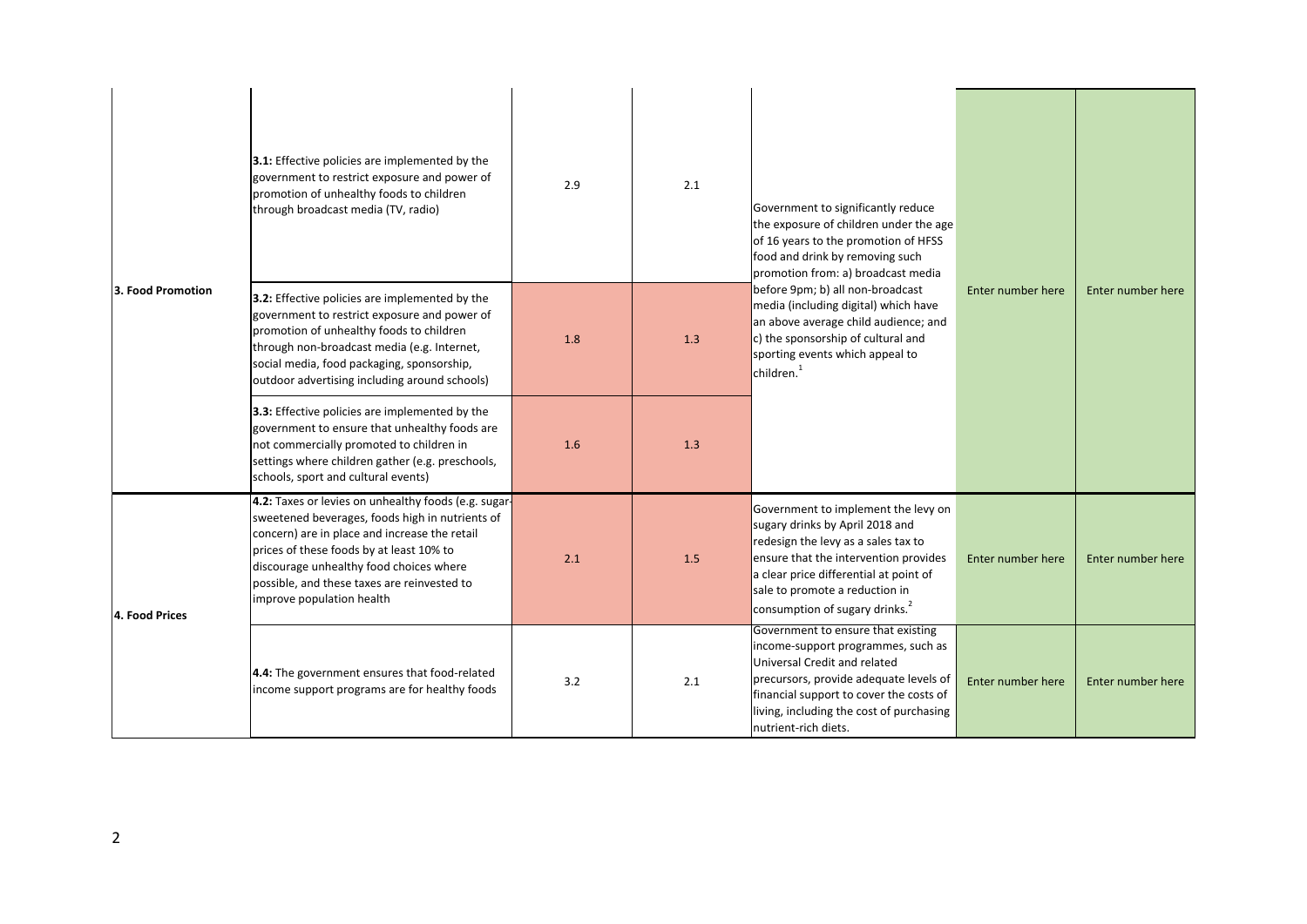|                   | 5.1: The government ensures that there are clear,<br>consistent policies (including nutrition standards)<br>implemented in schools and early childhood<br>education services for food service activities<br>(canteens, food at events, fundraising,<br>promotions, vending machines etc.) to provide<br>and promote healthy food choices | 3.5 | 2.7 | The Department of Education to work<br>with Ofsted, the Care Quality<br><b>Commission and Food Standards</b><br>Agency to set out a new framework<br>and independent body for inspection<br>and monitoring of school and nursery<br>food standards in England.                                                                                                                             | Enter number here | Enter number here |
|-------------------|------------------------------------------------------------------------------------------------------------------------------------------------------------------------------------------------------------------------------------------------------------------------------------------------------------------------------------------|-----|-----|--------------------------------------------------------------------------------------------------------------------------------------------------------------------------------------------------------------------------------------------------------------------------------------------------------------------------------------------------------------------------------------------|-------------------|-------------------|
| 5. Food Provision | 5.2: The government ensures that there are clear,<br>consistent policies in other public sector settings<br>for food service activities (canteens, food at<br>events, fundraising, promotions, vending<br>machines, public procurement standards etc.) to<br>provide and promote healthy food choices                                    | 2.1 | 1.6 | Government to make Buying<br>Standards for Food and Catering<br>Services mandatory for all public<br>sector institutions by 2020. <sup>3</sup>                                                                                                                                                                                                                                             | Enter number here | Enter number here |
|                   | 5.4: The Government actively encourages and<br>supports private companies to provide and<br>promote healthy foods and meals in their<br>workplaces                                                                                                                                                                                       | 1.7 | 1.3 | Government to provide incentives and<br>information appropriate to all<br>organisations (especially small- and<br>medium-sized enterprises) to promote<br>and sustain the provision of healthy<br>food in workplaces (including in<br>employee canteens and in vending<br>machines) - building on pledge H4 in<br>the Public Health Responsibility Deal<br>on Health at Work. <sup>4</sup> | Enter number here | Enter number here |
|                   | 6.1: Zoning laws and policies are robust enough<br>and are being used, where needed, by local<br>governments to place limits on the density or<br>placement of quick serve restaurants or other<br>outlets selling mainly unhealthy foods in<br>communities                                                                              | 2.3 | 1.5 | Government to support local<br>authorities to develop supplementary<br>planning guidance and provide them<br>with sufficient powers for a simplified<br>mechanism of planning laws to enable                                                                                                                                                                                               | Enter number here | Enter number here |
| 6. Food Retail    | 6.2: Zoning laws and policies are robust enough<br>and are being used, where needed, by local<br>governments to encourage the availability of<br>outlets selling fresh fruit and vegetables                                                                                                                                              | 1.5 | 1.2 | them to both promote healthier food<br>options and discourage less healthy<br>offers.                                                                                                                                                                                                                                                                                                      |                   |                   |
| 3                 | 6.3: The Government ensures existing support<br>systems are in place to encourage food stores to<br>promote the in-store availability of healthy foods<br>and to limit the in-store availability of unhealthy<br>foods                                                                                                                   | 2.2 | 1.5 | Government to establish an<br>appropriately-financed agency which<br>is able to provide evidence-based<br>guidance and support for retailers and<br>food service outlets to both encourage<br>and enable them to provide healthier<br>food choices.                                                                                                                                        | Enter number here | Enter number here |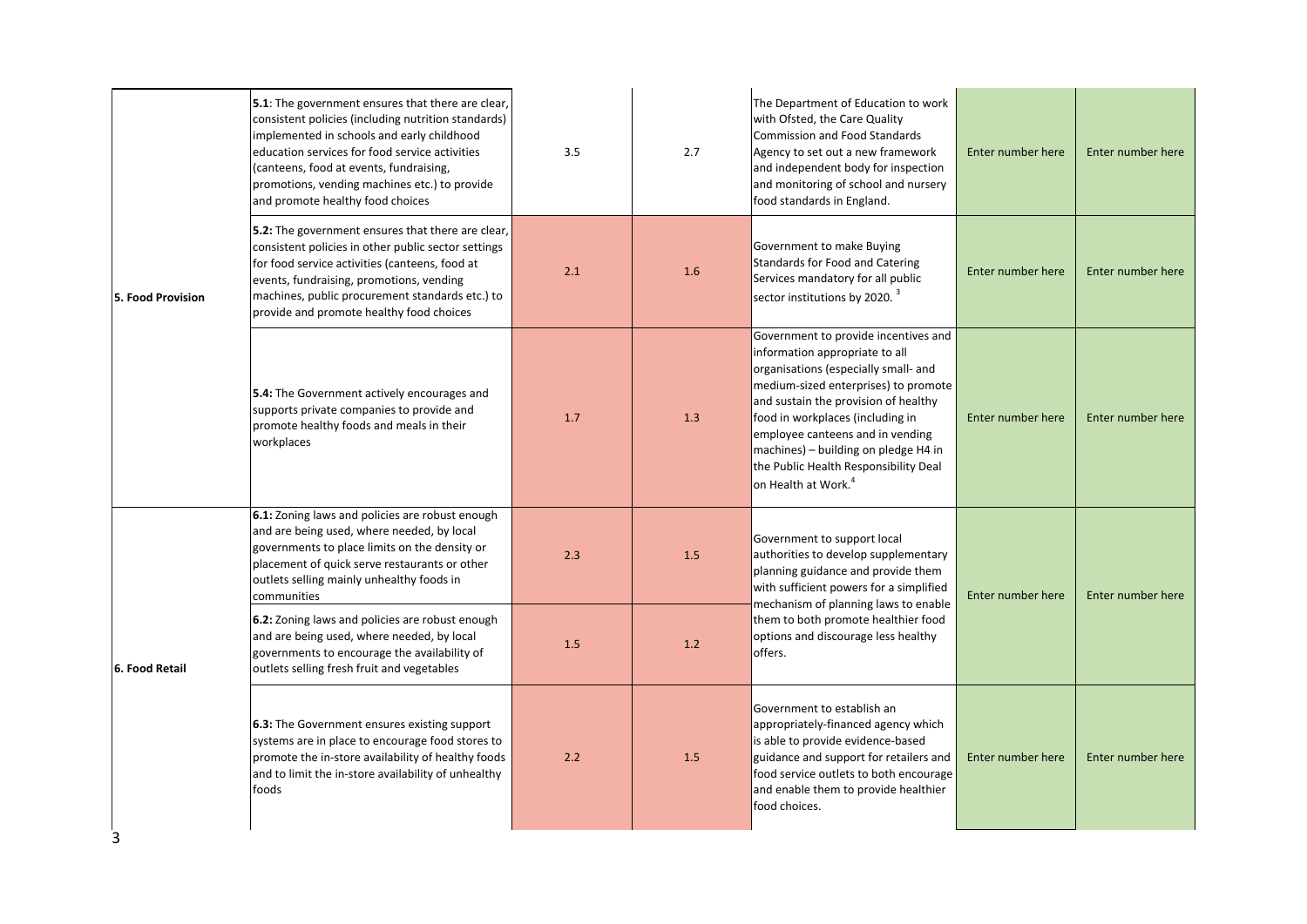| 7. Food Trade &<br><b>Investment</b> | <b>7.2:</b> The government adopts measures to manage<br>investment and protect their regulatory capacity<br>with respect to public health nutrition | 1.4 | 1.1 | Government to ensure that robust<br>provisions are in place to explicitly<br>protect and promote public health<br>within international trade agreements<br>to which England is signatory. | Enter number here | Enter number here |
|--------------------------------------|-----------------------------------------------------------------------------------------------------------------------------------------------------|-----|-----|-------------------------------------------------------------------------------------------------------------------------------------------------------------------------------------------|-------------------|-------------------|
|--------------------------------------|-----------------------------------------------------------------------------------------------------------------------------------------------------|-----|-----|-------------------------------------------------------------------------------------------------------------------------------------------------------------------------------------------|-------------------|-------------------|

0 0

| THE TOTAL FOR THIS                              | THE TOTAL FOR THIS                                 |
|-------------------------------------------------|----------------------------------------------------|
| <b>COLUMN SHOULD</b>                            | <b>COLUMN SHOULD</b>                               |
| <b>EQUAL 60</b>                                 | <b>EQUAL 60</b>                                    |
| <b>Weight the</b><br><b>Importance criteria</b> | <b>Weight the</b><br><b>Achievability criteria</b> |
| 50%                                             | 50%                                                |

 $1$ Ouantified targets should be set, monitored on an annual basis and controls tightened if targets are not met. For example, assuming current studies show that 100% of UK children see HFSS promotion once per week, targets might be set to reduce this by 20% a year over the next 5 years. In addition HFSS brands that retain a high profile in children's minds should be the subject of specific sanction.

<sup>2</sup>A sales task at two different levels (for drinks with 5-8g sugar per 100ml and >8g per 100ml) will still provide incentive for reformulation as lower sugar drinks will avoid the top-level price increase.

<sup>3</sup> Government should liaise with caterers and employee representatives to develop an effective system with which to monitor for compliance.

<sup>4</sup> Incentives could include small grants (such as the Challenge Fund, a successful DWP/DH initiative in 2010 that saw small grants applied for by SMEs and distributed by a Panel at regional level) or tax incentives (in the same way that, currently, businesses that offer private therapies to employees to facilitate a speedier return to work can offset £500 of this cost against tax).

Information should be offered at local level, including signposting to tools and local resources/providers (such as the Healthy Workplace Charter) and information on the business case (the benefits to employees and organisations) of healthier eating on performance, absence etc. This information could be delivered by local-government regulators (health & safety, or food standards who regularly visit local businesses, and also by public health teams).

Delivery will be by central government (tax incentives), local government (signposting) and other agencies (especially accessing innovation money for the small grants programme, for example) – and should be planned in conjunction with organisations such as the Federation of Small Businesses, the Institute of Directors, trade organisations (i.e. the Food and Drink Federation, and manufacturing) and the LEP Network.

Feasibility varies – whether there will be the funding available in the foreseeable future for tax incentives on healthy eating, for example, is currently very unclear. But there is government innovation money available for health and work through the Joint Health & Work Unit, and routes that have been proven to make a difference in workplace health that could be focused on healthy eating (such as the Challenge Fund). Some government departments have already produced resources such as the Workplace Wellbeing Charter (Public Health England) and there are plans to develop more in the near future (e.g. the PHE cost-benefit analysis tool, Workplace Health Needs Assessment tool, guidance etc.).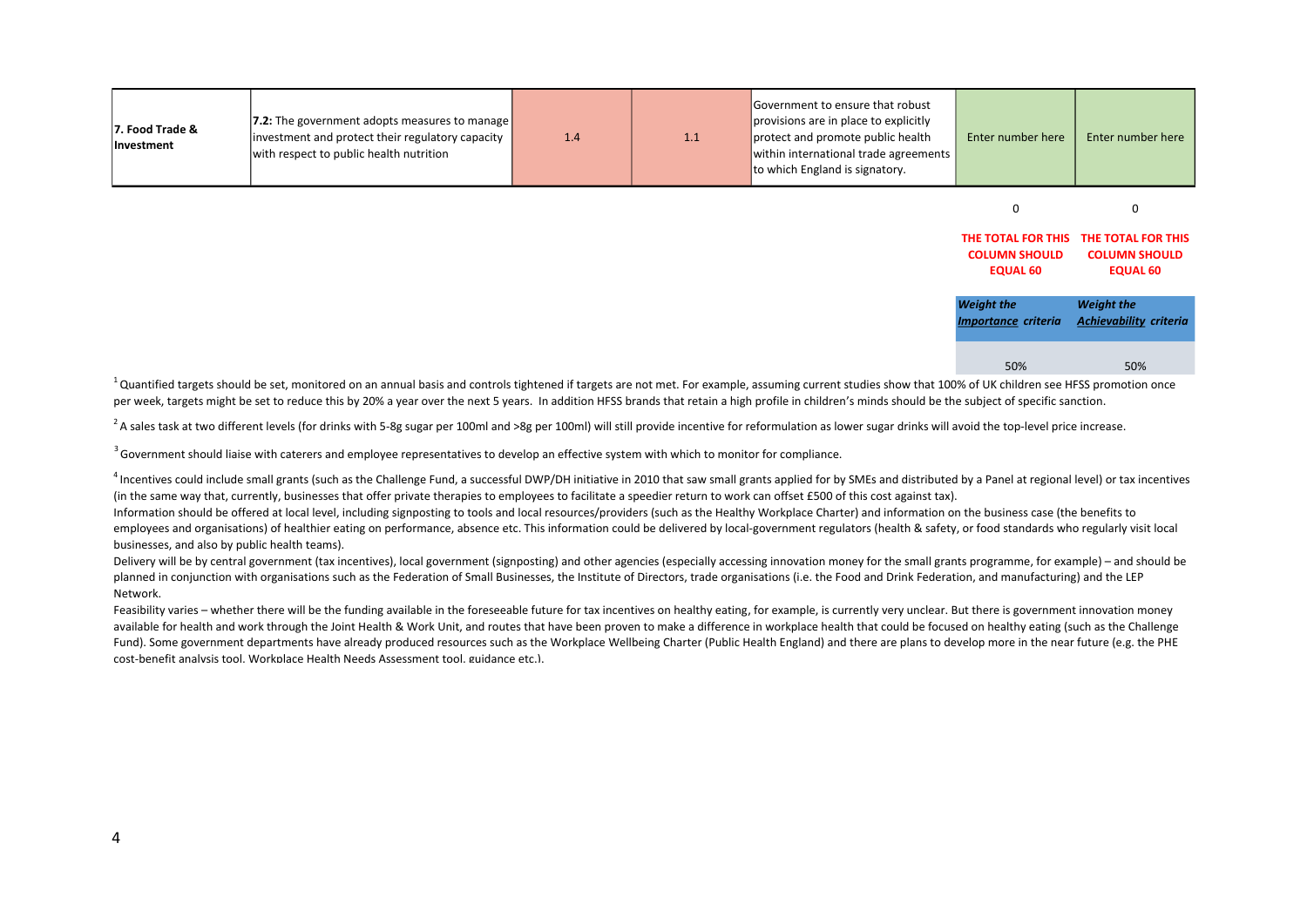# **INFRASTRUCTURE**

| u |
|---|
|---|

| <b>DOMAIN</b> | <b>GOOD PRACTICE STATEMENT</b>                                                                                                                                                                                                                                                                                                                                                                                                                                 | <b>RATING</b><br>of implementation<br>against International<br><b>Examples</b> | <b>RATING</b><br>of implementation<br>against Good Practice<br><b>Statements</b> | <b>PROPOSED ACTIONS</b><br><b>TO PRIORITISE</b>                                                                                                                                                                                                                            | <b>RATE</b><br><b>Importance of Action</b>                      | <b>RATE</b><br><b>Achievability of</b><br><b>Action</b> |
|---------------|----------------------------------------------------------------------------------------------------------------------------------------------------------------------------------------------------------------------------------------------------------------------------------------------------------------------------------------------------------------------------------------------------------------------------------------------------------------|--------------------------------------------------------------------------------|----------------------------------------------------------------------------------|----------------------------------------------------------------------------------------------------------------------------------------------------------------------------------------------------------------------------------------------------------------------------|-----------------------------------------------------------------|---------------------------------------------------------|
|               | Note: includes only those statements with a proposed<br>policy action for prioritisation                                                                                                                                                                                                                                                                                                                                                                       | Derived from workshop<br>ratings                                               | Derived from workshop<br>ratings                                                 | You are prioritising the following<br>statements according to their:<br>Importance (40 points available)<br>Achievability (40 points available)                                                                                                                            | Allocate 40 points in this Allocate 40 points in this<br>column | column                                                  |
|               | <b>8.1:</b> There is strong, visible, political support (at<br>the Head of Government / Cabinet level) for<br>improving food environments, population<br>nutrition, diet-related NCDs and their related<br>inequalities                                                                                                                                                                                                                                        | 2.0                                                                            | 1.6                                                                              | lCabinet to make a clear statement on<br>the prioritisation of sustainable health<br>and environmental policies as a core<br>principle in the form of a 25-year Food<br>and Farming framework and<br>commission a National Food and<br>Nutrition Action Plan. <sup>5</sup> | Enter number here                                               | Enter number here                                       |
| 8. Leadership | 8.4: There is a comprehensive, transparent, up-to-<br>date implementation plan (including priority<br>policy and program strategies, social marketing<br>for public awareness and threat of legislation for<br>voluntary approaches) linked to national needs<br>and priorities, to improve food environments,<br>reduce the intake of the nutrients of concern to<br>meet WHO and national recommended dietary<br>intake levels, and reduce diet-related NCDs | 1.8                                                                            | 1.5                                                                              | Parliament to adopt a National Food<br>and Nutrition Action Plan, to ensure<br>healthy and sustainable food supplies<br>affordable to all, and commission<br>regular reports on current food supply<br>standards. <sup>6</sup>                                             | Enter number here                                               | Enter number here                                       |
| 9. Governance | <b>9.1:</b> There are robust procedures to restrict<br>commercial influences on the development of<br>policies related to food environments where they<br>have conflicts of interest with improving<br>population nutrition                                                                                                                                                                                                                                    | 2.0                                                                            | 1.3                                                                              | Government to exclude people with<br>commercial interests in the food or<br>beverage industry (current or within<br>ten years) from participating in<br>government committees related to<br>food and nutrition policy.                                                     | Enter number here                                               | Enter number here                                       |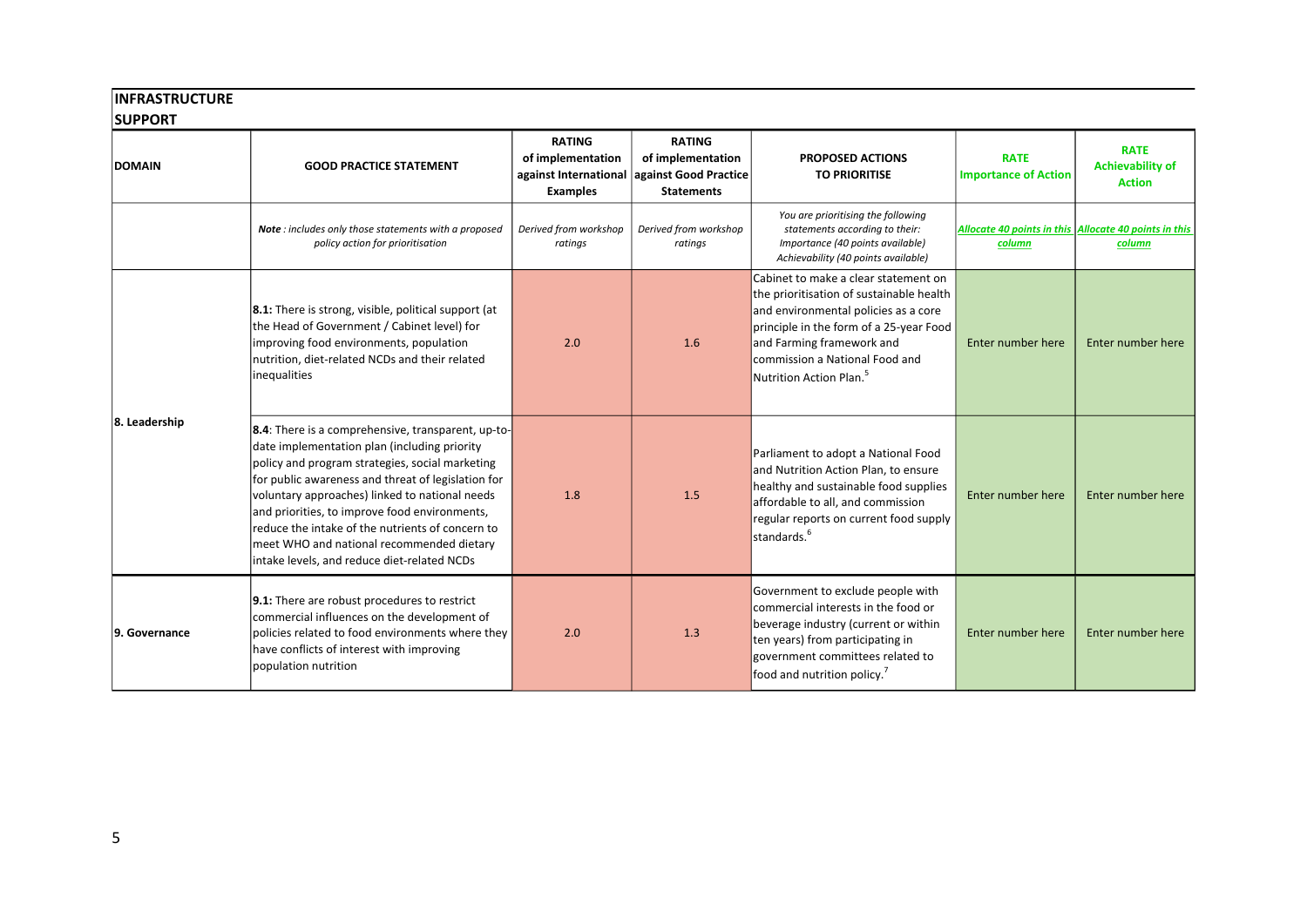| 10. Monitoring &<br>Intelligence | 10.1: Monitoring systems, implemented by the<br>government, are in place to regularly monitor<br>food environments (especially for food<br>composition for nutrients of concern, food<br>promotion to children, and nutritional quality of<br>food in schools and other public sector settings),<br>against codes/guidelines/standards/targets. | 2.3 | 1.6 | Government to identify a suite of<br>Indicators to monitor the food<br>lenvironment to be included in the<br>lpublic health outcomes framework                                                                                                                                                                              | Enter number here | Enter number here |
|----------------------------------|-------------------------------------------------------------------------------------------------------------------------------------------------------------------------------------------------------------------------------------------------------------------------------------------------------------------------------------------------|-----|-----|-----------------------------------------------------------------------------------------------------------------------------------------------------------------------------------------------------------------------------------------------------------------------------------------------------------------------------|-------------------|-------------------|
|                                  | 10.5: There is sufficient evaluation of major<br>programs and policies to assess effectiveness and<br>contribution to achieving the goals of the<br>nutrition and health plans                                                                                                                                                                  | 2.5 | 1.7 | Government to outline a plan to<br>evaluate policies related to the food<br>environment and commission<br>independent evaluations of major<br>programmes and policies.                                                                                                                                                      | Enter number here | Enter number here |
| 11. Funding & Resources          | 11.3: There is a statutory health promotion<br>agency in place that includes an objective to<br>improve population nutrition, with a secure<br>funding stream                                                                                                                                                                                   | 3.1 | 2.8 | Government to establish a statutory,<br>independent and well-resourced<br>health promotion agency to improve<br>population nutrition outcomes (that<br>includes a nutritionist, chief scientist,<br>civil society and target population<br>stakeholder groups) to promote<br>healthy policies, programmes and<br>strategies | Enter number here | Enter number here |
| 12. Platforms for<br>Interaction | 12.1: There are robust coordination mechanisms<br>across departments and levels of government<br>(national and local) to ensure policy coherence,<br>alignment, and integration of food, obesity and<br>diet-related NCD prevention policies across<br><i><u>deovernments</u></i>                                                               | 1.6 | 1.2 | Cabinet to set up and maintain robust<br>coordination mechanisms across<br>departments to ensure policy<br>coherence, alignment, and integration<br>of food and nutrition.                                                                                                                                                  | Enter number here | Enter number here |